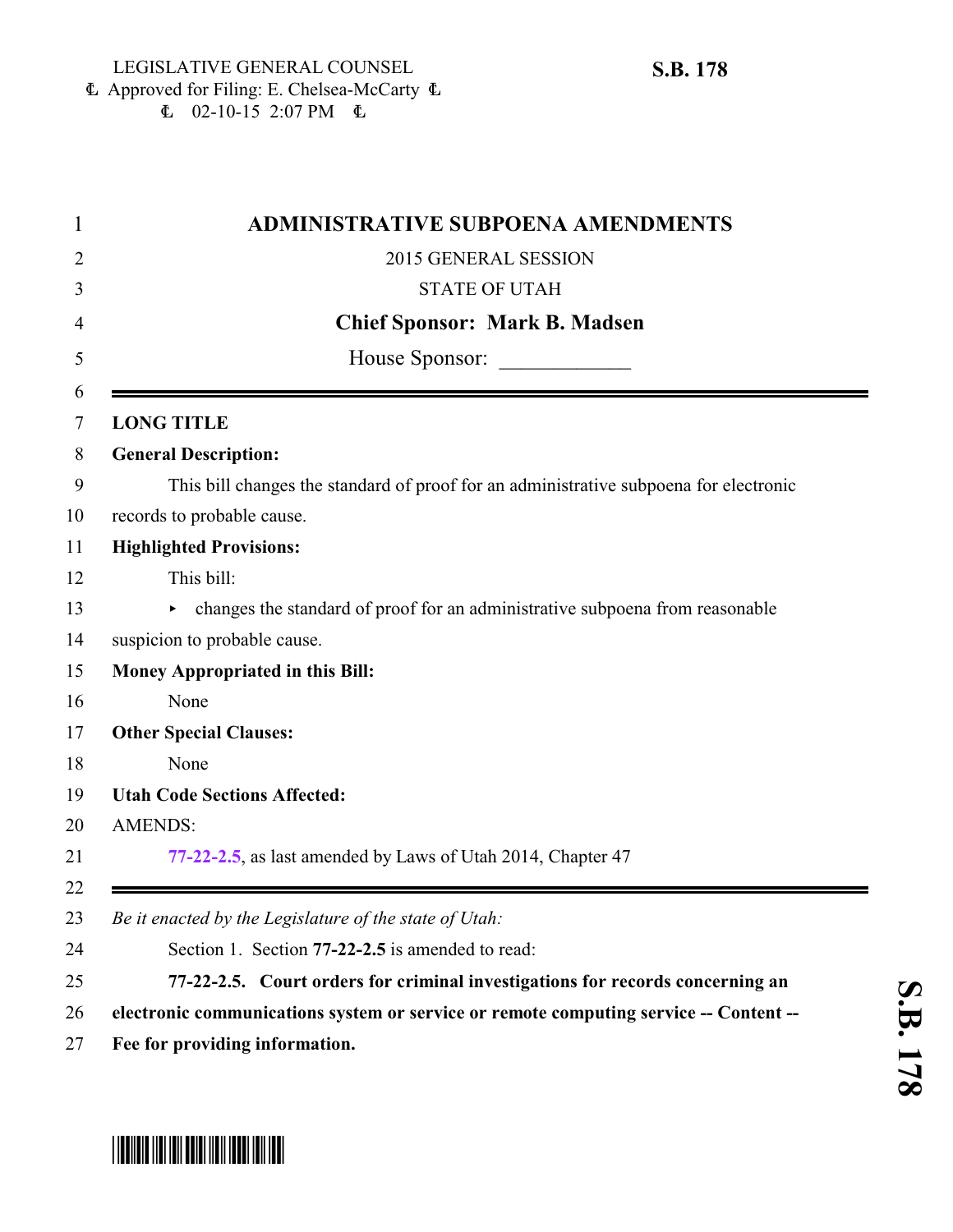**S.B. 178 02-10-15 2:07 PM**

| 28 | (1) As used in this section:                                                                            |
|----|---------------------------------------------------------------------------------------------------------|
| 29 | (a) (i) "Electronic communication" means any transfer of signs, signals, writing,                       |
| 30 | images, sounds, data, or intelligence of any nature transmitted in whole or in part by a wire,          |
| 31 | radio, electromagnetic, photoelectronic, or photooptical system.                                        |
| 32 | (ii) "Electronic communication" does not include:                                                       |
| 33 | (A) any wire or oral communication;                                                                     |
| 34 | (B) any communication made through a tone-only paging device;                                           |
| 35 | (C) any communication from a tracking device; or                                                        |
| 36 | (D) electronic funds transfer information stored by a financial institution in a                        |
| 37 | communications system used for the electronic storage and transfer of funds.                            |
| 38 | (b) "Electronic communications service" means any service which provides for users                      |
| 39 | the ability to send or receive wire or electronic communications.                                       |
| 40 | (c) "Electronic communications system" means any wire, radio, electromagnetic,                          |
| 41 | photooptical, or photoelectronic facilities for the transmission of wire or electronic                  |
| 42 | communications, and any computer facilities or related electronic equipment for the electronic          |
| 43 | storage of the communication.                                                                           |
| 44 | (d) "Internet service provider" [has the same definition as] means the same as that term                |
| 45 | is defined in Section $76-10-1230$ .                                                                    |
| 46 | (e) "Prosecutor" [has the same definition as] means the same as that term is defined in                 |
| 47 | Section 77-22-2.                                                                                        |
| 48 | $\left[\frac{1}{2}\right]$ (f) "Remote computing service" means the provision to the public of computer |
| 49 | storage or processing services by means of an electronic communications system.                         |
| 50 | $[f(f)](g)$ "Sexual offense against a minor" means:                                                     |
| 51 | (i) sexual exploitation of a minor as defined in Section $76-5b-201$ or attempted sexual                |
| 52 | exploitation of a minor;                                                                                |
| 53 | (ii) a sexual offense or attempted sexual offense committed against a minor in violation                |
| 54 | of Title 76, Chapter 5, Part 4, Sexual Offenses;                                                        |
| 55 | (iii) dealing in or attempting to deal in material harmful to a minor in violation of                   |
| 56 | Section 76-10-1206; or                                                                                  |
| 57 | (iv) enticement of a minor or attempted enticement of a minor in violation of Section                   |
| 58 | 76-4-401.                                                                                               |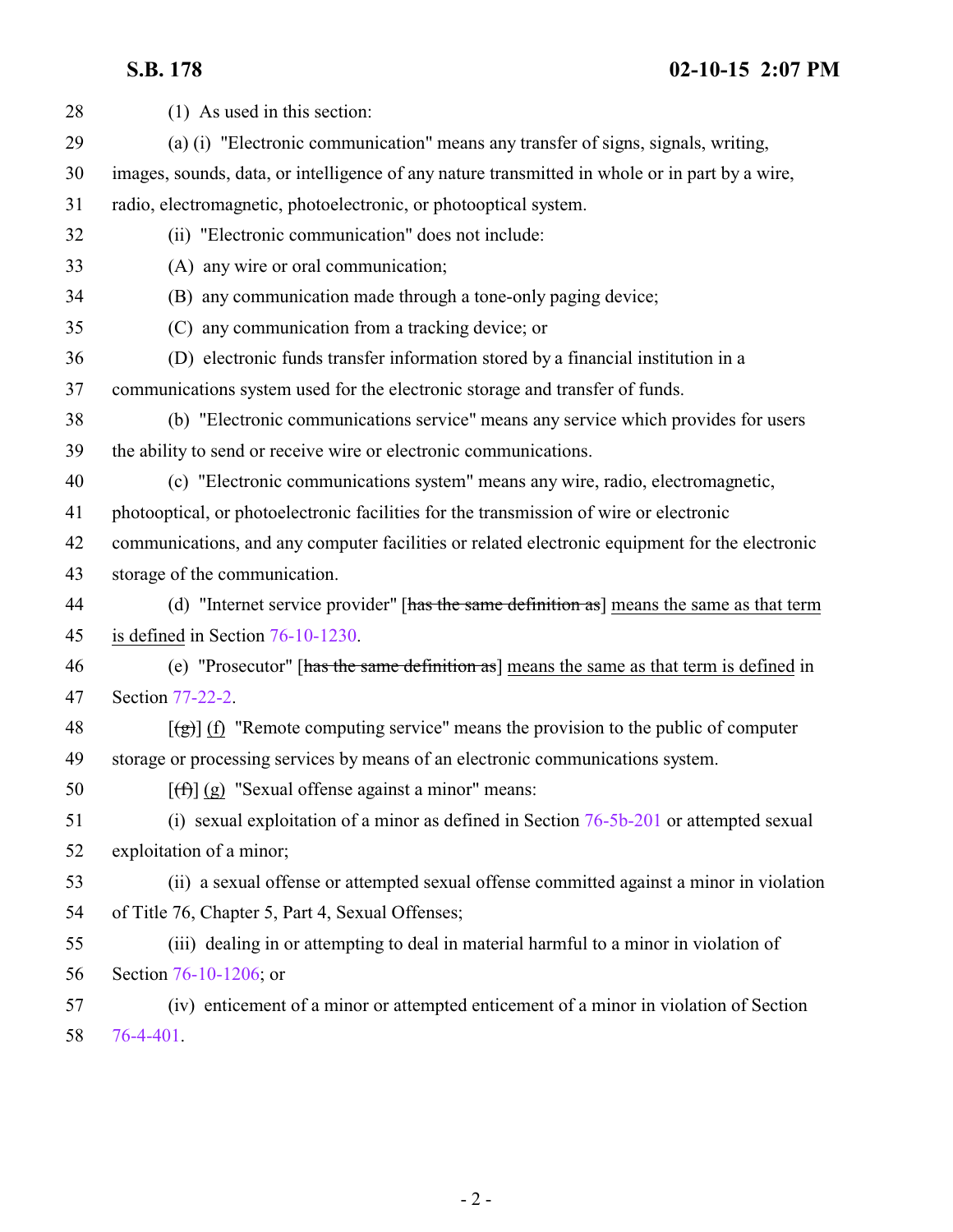## **02-10-15 2:07 PM S.B. 178**

| 59 | (2) When a law enforcement agency is investigating a sexual offense against a minor,                |
|----|-----------------------------------------------------------------------------------------------------|
| 60 | an offense of stalking under Section $76-5-106.5$ , or an offense of child kidnapping under         |
| 61 | Section 76-5-301.1, and has [reasonable suspicion] probable cause to believe that an electronic     |
| 62 | communications system or service or remote computing service has been used in the                   |
| 63 | commission of a criminal offense, a law enforcement agent shall:                                    |
| 64 | (a) articulate specific facts showing [reasonable grounds] probable cause to believe that           |
| 65 | the records or other information sought, as designated in Subsection $(2)(c)(i)$ through (v), are   |
| 66 | relevant and material to an ongoing investigation;                                                  |
| 67 | (b) present the request to a prosecutor for review and authorization to proceed; and                |
| 68 | (c) submit the request to a district court judge for a court order, consistent with 18              |
| 69 | U.S.C. 2703 and 18 U.S.C. 2702, to the electronic communications system or service or remote        |
| 70 | computing service provider that owns or controls the Internet protocol address, websites, email     |
| 71 | address, or service to a specific telephone number, requiring the production of the following       |
| 72 | information, if available, upon providing in the court order the Internet protocol address, email   |
| 73 | address, telephone number, or other identifier, and the dates and times the address, telephone      |
| 74 | number, or other identifier was suspected of being used in the commission of the offense:           |
| 75 | (i) names of subscribers, service customers, and users;                                             |
| 76 | (ii) addresses of subscribers, service customers, and users;                                        |
| 77 | (iii) records of session times and durations;                                                       |
| 78 | (iv) length of service, including the start date and types of service utilized; and                 |
| 79 | (v) telephone or other instrument subscriber numbers or other subscriber identifiers,               |
| 80 | including any temporarily assigned network address.                                                 |
| 81 | (3) A court order issued under this section shall state that the electronic                         |
| 82 | communications system or service or remote computing service provider shall produce any             |
| 83 | records under Subsections $(2)(c)(i)$ through (v) that are reasonably relevant to the investigation |
| 84 | of the suspected criminal activity or offense as described in the court order.                      |
| 85 | (4) (a) An electronic communications system or service or remote computing service                  |
| 86 | provider that provides information in response to a court order issued under this section may       |
| 87 | charge a fee, not to exceed the actual cost, for providing the information.                         |
| 88 | (b) The law enforcement agency conducting the investigation shall pay the fee.                      |
| 89 | (5) The electronic communications system or service or remote computing service                     |